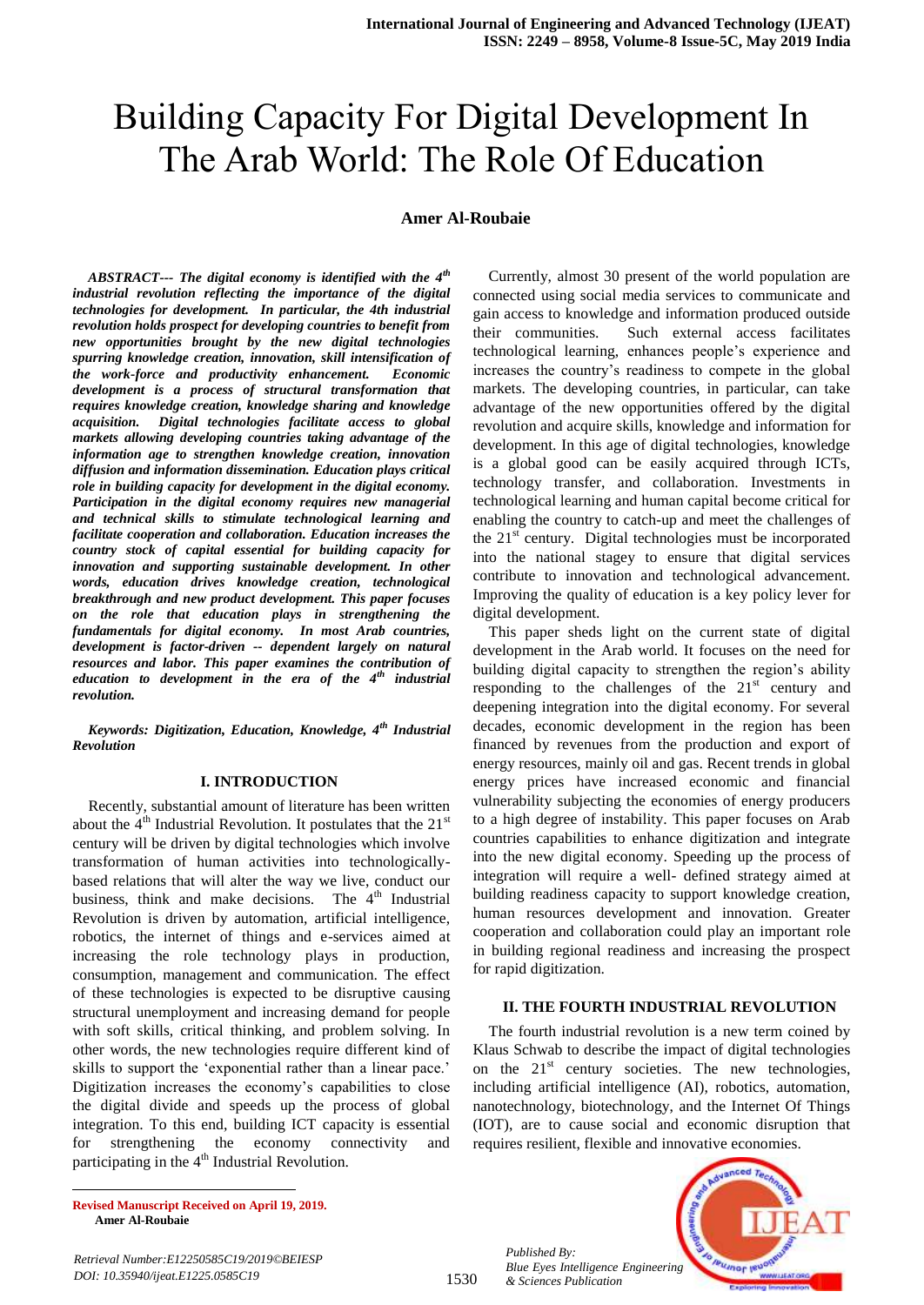Technological change requires greater labor market flexibility and lifelong learning to empower readiness and help economies catching up with rest of the world. "The Fourth Industrial Revolution (4IR) is disrupting economies and societies by redefining the way we work, live and interact with each other. The 4IR offers the potential to leapfrog stages of development – but it also makes the pathway to development less certain notably for emerging economies betting on industrialization and the demographic dividend." [1] In particular, the labor market must ensure that the workforce is equipped with adequate skills and updated knowledge to response to market disruption. Universities, research centers and vocational schools are to play an important task in the new economy providing the necessary technical, managerial and digital skills needed for improving labor market flexibility.

The Fourth Industrial revolution is built on the "knowledge systems" of the previous Industrial revolutions, in particular the digital capabilities of the Third Industrial Revolution. [2] Digitization increases human capabilities to collaborate and share knowledge and information across geographical boundaries so that to build capacity for development. Participation in the  $4<sup>th</sup>$  Industrial Revolution provides new opportunities for individuals, organizations and institutions to make use of digital technologies and promote development. However, the scope of the challenges facing countries differ across the boundaries which put many of the developing countries in a disadvantage position due to managerial, technical, financial and skill deficits.

Klaus Schwab points out that the Fourth Industrial Revolution is fundamentally different for being identified with a wide range of new technologies that are "fusing the physical, digital and biological worlds, impacting all disciplines, economics and industries, and even challenging ideas about what it means to be human.' [2] The  $4<sup>th</sup>$ Industrial Revolution offers new prospects about the future using artificial intelligence, smart technologies and robotics technologies to solve problems. The need for greater global integration and capability building of institutions and decision making in developing countries has become more acute with rise of digital technologies. Developing countries should invest in and promoting digital services that facilitate digital development and participate in the digital economy. To meet the challenges of the digital age and close the digital divide, developing countries must learn from the experience of others via colocation and partnership to increase knowledge transfer and technology diffusion. As pointed out by the World Bank by 2020 the increased use of digital technologies will add \$1.4 trillion to the total global output. [3]

Enabling countries to participate in the digital economy not only requires restructuring the productive system and increasing labor market flexibility, but also building ICTs infrastructure to promote access to global markets. Arab countries can enhance readiness and improve capabilities through access to international trade, Foreign Direct Investment (FDI), Global Value Chains (GVCs), skills development, institutional reforms, and knowledge acquisition. Firms in Arab countries can participate in the international production networks by "specializing in specific stages of the production process, and exploiting their comparative advantage without the need to develop all of the capabilities encompassed by the whole production chain."[4]

Arab countries can benefit from participation in international production networks to increase the share of manufacturing production and improve global competitiveness. The Global Value Chains (GVCs) increase production linkages which encourage local enterprises to participate in market activities as suppliers of inputs to foreign firms or as producers of goods and services for the domestic market. Exposure to stronger competition and due to knowledge and information flows, involvement of local enterprises in GVCs will improve domestic market capabilities to participate in the digital economy.

Although it is difficult to speculate about the future impact of the new technologies on human conducts, however, the response to the challenges must be inclusive involving public and private institutions, universities, organizations and all agencies of civil society. Cooperative and collaborative relations increase the society"s ability to function in a disruptive environment that requires immediate response to changes in technology. Creativity and critical thinking becomes essential for finding solutions to the rapidly changing business environment.

Recent advancement in artificial intelligence has increased the role of smart machines using large volume of data to accomplish specific tasks much faster with high degree of reliability. Artificial intelligence began to enter into all aspects of human activities providing services in the fields of banking, manufacturing, health care and retail business. Adaptation of artificial intelligence technologies could empower human capabilities to function in a more productive environment. This enhances the society's ability to create knowledge, diffuse innovation and diversify the economy. Today, computers are preforming many layers of processing units at high speed to help individuals and organizations understand how complex problems are solved.

Arab countries can take advantage of the new opportunities offered by digital technologies to restructure the economic system and increase manufacturing production. Inadequate manufacturing infrastructure has weakened the ability of these countries to promote innovation and develop new methods to strengthen the technological base and increase productivity. "It is no longer possible to rely solely on efficiency and cost cutting for economic success: innovation, flexibility and adaptation to change are becoming the key ingredients." [1]

Digital technologies are replacing traditional business with e-commerce, e-finance and e-services using the internet as a powerful tool not only to deepen integration into the global markets and acquire knowledge and skills, but also to enhance competiveness and increase collaboration. Governments must improve readiness by investing in ICT infrastructure to ensure that businesses are connected to the rest of the world. This provides incentive, especially for young entrepreneurs, to actively participate in e-business and compete with global players. Online services also

*Published By: Blue Eyes Intelligence Engineering & Sciences Publication* 



1531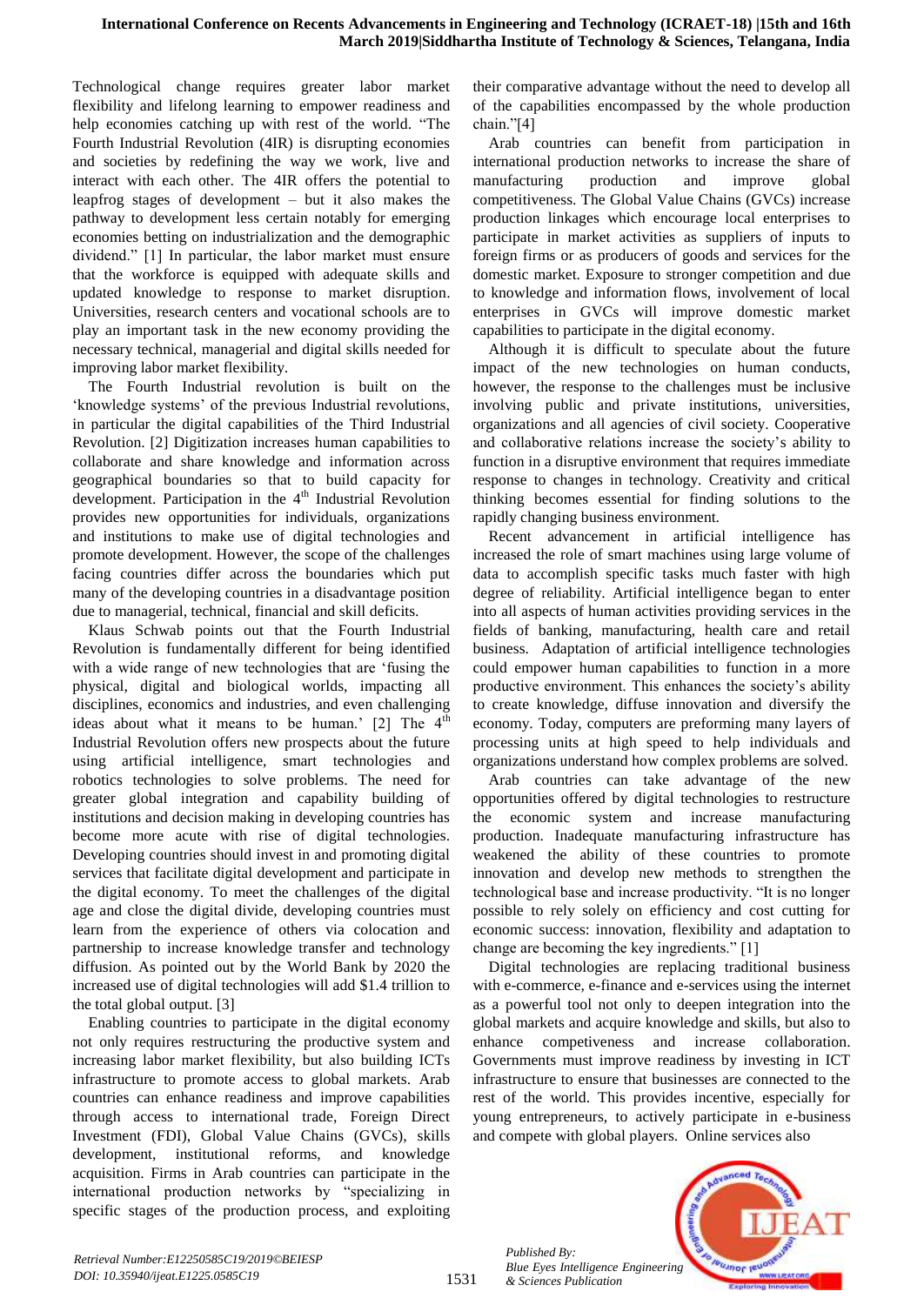encourage local businesses to participate in global value chains (GVCs) which facilitate technological learning and linkages creation. It is estimated that businesses adapting digital technologies are making 26% more profit than those not using these technologies. Responding to the challenges of the  $4<sup>th</sup>$  Industrial Revolution requires Arab countries formulating effective digital strategy to support their economies readiness and participate in the digital economy. Investments in digital technologies must be integrated into their national development strategy to foster productivity and participate in the  $4<sup>th</sup>$  Industrial Revolution.

## **III. THE ARAB WORLD**

For several decades, economic development in the Arab world has been financed by revenues from production and export of energy resources, mainly oil and gas. Currently, these revenues account for a large percentage of GDP, government revenues and expenditures and foreign exchange earnings of most Arab countries making petroleum and petroleum products the main financial backing of development. Fuel production and exports represent about half of the total exports of the Arab world, whereas manufactured goods exports account for about 25% in total exports. However, the share of other sectors, including agriculture and industry, represents small percentage of GDP reflecting low sectoral productivity and high dependency on production and export of a limited number of commodities. Low economic diversification makes Arab countries vulnerable to changes in global markets impacting development process by creating uncertainty and reducing confidence in the economy. For many Arab countries, changes in macroeconomic variables, including income, are highly correlated with changes in global energy prices. This could have a negative impact on the country"s balance of payments by discouraging investment in the tradable sectors. Yet, there are several challenges facing Arab countries in their attempts to diversify the economy, including low quality of education, inadequate business environment and lack of research and development. Deepening integration in the global markets can increase the ability of Arab countries to learn lessons from the experience of other countries and "tailor those lessons to their own needs and circumstances." [5] Data published by the United Nations Conference on Trade and Development (UNCTAD) show that product concentration and diversification indices of exports and imports for Arab countries are relatively high compared to the rest of world regions. For example, diversification and concentration indices for GCC countries were 0.619 and 0.376 respectively in 2017. As for the Organization of Oil Exporting Countries (OPEC) the values of the indices were 0.642 and 0.468 respectively for the same year. Both measures reflect the high dependency of the Arab world on international trade. [6]

Most locals rely on government sector and other state enterprises for employment. The contribution of the private sector remains inadequate to generate strong linkages and create new employment opportunities, especially for young people. In the Arab world, female participation in the workforce averaged 23.4% in 2014 compared to 75% participation rate for male. In relation to the rest of the world average of 50% for female and 76.7% for male, the Arab region has registered the lowest participation rates among all world regions [7] In recent years, rapid increase in population and the rise in number of graduates, especially among young people, has been putting pressure on governments in the region to restructure the labor market and encourage private firms taking greater share of business activities. In most Arab countries, the government sector by far the biggest employer. In Saudi Arabia two-thirds of workers are employed by the government whereas in Jordon the government employs 55% of total workers making these ratios among the highest in the world. [8]

In the new digital economy, the role of the private sector is crucial for supporting knowledge creation, innovation diffusion and economic diversification. The Arab world is in "need of economic growth that is based on a vibrant and growing private sector if it is to attain durably higher levels of gainful employment: only the private sector can create a sufficient number of jobs in a sustainable manner." [5] The 4<sup>th</sup> Industrial Revolution requires workforce capable of generating creative ideas and technical skills relevant to the dynamism brought by the digital technologies. Responding to the challenges of the  $21<sup>st</sup>$  century, the Arab world needs to rethink development and invest in people to increase the stock of human capital and promote innovation. Diversification of the economy is an important step for reducing the risk of high trade concentration and increasing global competitiveness.

The  $4<sup>th</sup>$  Industrial Revolution is transforming the productive system using advanced technologies to reshape the future of production. The Arab world must adapt these technologies to empower individuals, enterprises and institutions building capabilities that make use of the emerging technologies and advance economic productivity. In this regard, focusing on productive sectors that provide comparable advantage and facilitate linkages creation and innovation diffusion becomes essential for economic diversification. To this end, restructuring the productive system must involve not only investment in the right skills, but also in creating inclusive business environment that encourages entrepreneurship and sustain growth. Lack of diversification has always contributed to growth volatility in the Arab world [9]

In recent decades, Global Value Chains (GVCs) have provided developing countries with the opportunity to participate in global trade and compete in the global markets. GVCs involve producing parts and intermediate products for multinational corporations by setting up new plants which increase the country capabilities to generate linkages and encourage diversification. Industrialization is critical for economic productivity which countries need to promote through the formulation of sound policies and the creation of appropriate business environment. GVCs could allow countries to obtain technology, skills and know- how for setting up businesses in the domestic market. "Diversifying the economy, developing the private sector, and creating opportunities for the youth will require

*Published By: Blue Eyes Intelligence Engineering & Sciences Publication* 

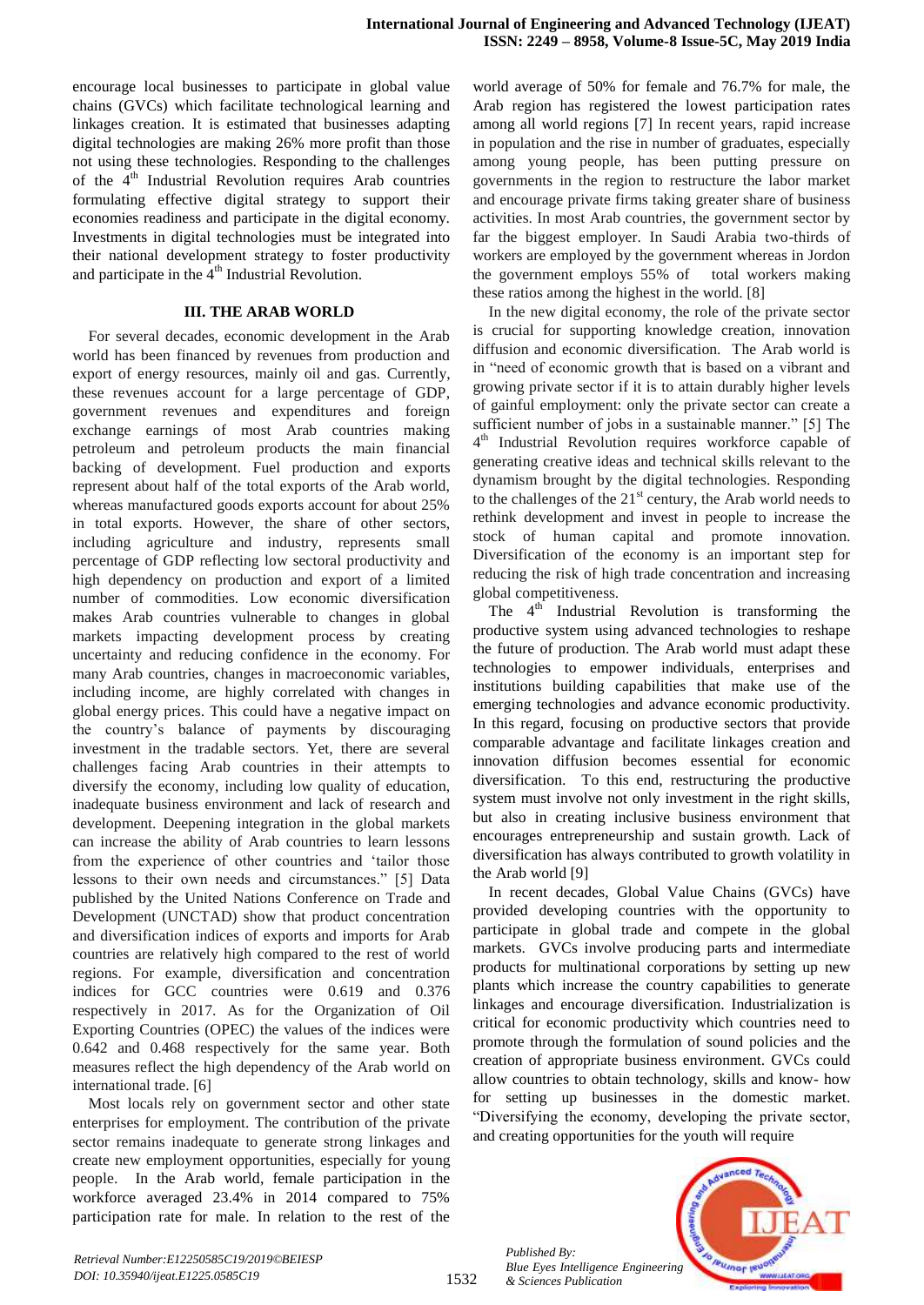increasing the innovation content of the non-oil sector and navigating through the Fourth Industrial Revolution." [5]

Connectivity to global markets provides local entrepreneurs the opportunity to participate in GVCs through contracting new businesses producing goods and services for multinational corporations. Arab countries can create capabilities to compete in the marketplace by producing goods and services in partnership with foreign firms. No longer have countries needed to set up full scale capabilities to produce goods and services, but rather to set up assembly operations. Local firms can acquire new capabilities by participating in the global value chains to foster innovation and diversify local output. Starts up of new businesses in the domestic market will have positive impact on employment, productivity and competitiveness. Khaleej Times Newspaper reports that 19 or 20% of Arab World"s 100 most promising startups are in UAE. Jordan tops the Arab region with 27 startups which most likely will shape the Fourth Industrial Revolution. In Bahrain, startups account for 90% of enterprises. [10]

Arab governments can provide support for local firms to participate in GVCs by introducing measures to facilitate connectivity, encourage local firms to collaborate with foreign firms and impose conditions for use of local inputs. These requirements should be selective to ensure that the new operations increase technological linkages that will generate additional linkages for development. "GVCs can facilitate access to global markets and integration in the global economy for developing countries, which no longer have to develop entire industry to generate exports, but can focus on fewer tasks within industry value chains." [11] The export-led growth model, especially in resource-based economies, did very little to stimulate linkages creation and encourage investments in non-resource sectors. The transition from a resource-based to competitive knowledge economies is crucial for responding to the challenges hindering integration into the  $4<sup>th</sup>$  Industrial Revolution.

Despite of the task taken by smart machines, the human capital remains critical in the development of the digital economy. Across the Arab world connectivity remains low to take advantage of the global markets and gain access to knowledge, information, skills, technology and finance. The share of Arab trade in total world trade is relatively low to facilitate access to FDI, knowledge, information, skills and technology. Recent report by the IMF shows that FDI in oil producing countries has declined over the past few years. In addition, most FDI is concentrated in commodity sectors creating very few job opportunities for local workers. [12]

## **IV. THE DIGITAL ECONOMY**

The rise of digitization as a result of the advanced technologies including, artificial intelligence, the Internet of Things, cloud computing and robotics, has changed human understanding about the impact of technology on human societies. In the world of business, digital technologies are transforming economies around the world into technologically-based activities. People worldwide are electronically connected to discuss common interests and challenges that lead to expand opportunities and obtain new knowledge. "Digital technologies have dramatically expanded the information base, lowered information costs,

and created information goods. This has facilitated searching, matching and sharing of information and contributed to greater organization and collaboration among economic agents – influencing how firms operate, people seeks opportunities, and citizens interact with their governments." [13]

Digital technologies are transforming societies and economies in profound ways allowing individuals and organizations to exchange information, buy and sell goods and services on line, increase networking and enhance interactions between citizens and their governments. However, digital inclusion is critical for a nation's success to participate in the digital economy, and therefore, digital services must be inclusive to include all citizens. For society to realize its potential and foster digital development, it is essential that equal access to technology, education, the internet and business opportunities are provided to all. In 2016, it was estimated that 9% of jobs in the 21 OECD member countries were automatable; however, by 2030 for 60% of jobs, at least one-third of the duties will be automated. [13]

The digital economy is defined as" an economy which functions primarily by means of digital technology, especially electronic transactions made using the internet." [14] World Investment Report defines the digital economy as the "application of internet-based digital technologies to the production and trade of goods and services." [15] It is to play an important role in development by promoting innovation, encouraging entrepreneurship, enhancing competitiveness and sustaining economic growth. Digital services are to utilize the use of ICT for absorbing knowledge, diversifying productivity and supporting development. Digital technologies are inclusive linking individuals, organizations and institutions to each other creating one global community that shares information, exchanges ideas and establishes partnership. Connectivity, using the internet, perhaps is the most noticeable features of the digital economy, and therefore, building capacity for connectivity could have a substantial impact on digital development. The importance of the digital economy is attributed to several factors: 1) it is affecting the lives of growing number of people; 2) it is a growing part of people"s economic lives; 3) it is pervasive in doing businessto business; 4) it is encompassing an ever greater part of the global economy; 5) it is increasing used by governments to interact with citizens and to deliver services. [15]

The  $4<sup>th</sup>$  industrial revolution is driven by digital technologies influencing the way that people communicate, do business and work. In the digital economy, people living across geographical areas are connected through electronic devices that empower their capabilities to formulate strategies and make decisions which impact the performance of business enterprises and market activities. Such connectivity facilitates cooperation and collaboration among and within nations to exchange information and strengthen capabilities for digital development. In developing countries, digitization could improve sectoral productivity

*Published By: Blue Eyes Intelligence Engineering & Sciences Publication* 

1533

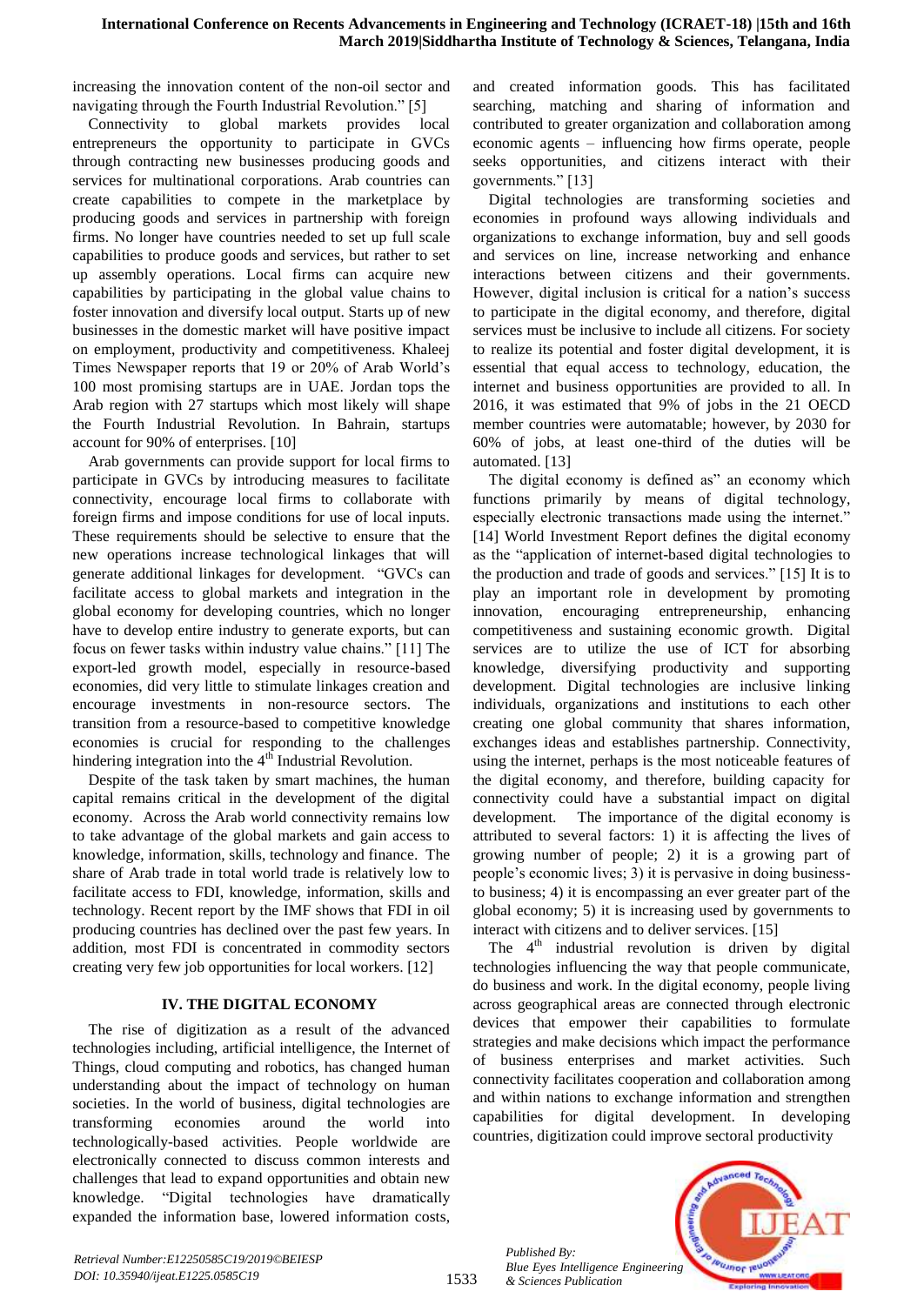and encourage diversification. Digital technologies offer low cost services which strengthen the fundamentals for building capacity for digital economy. Countries with inadequate productive resources need not to spend too much capital to produce knowledge in the early stages of development. They can benefit from the knowledge in the rest of the world by improving connectivity, transfer of technology, collaboration and cooperation with foreign institutions. Given the state of factor endowments in the Arab world, building capacity for digital economy will empower the region"s ability to diversify productivity and deepen integration into the global economy. Participation in the  $4<sup>th</sup>$ Industrial Revolution could help Arab countries to surpass several stages in their development and catch up with rest of the industrialized world.

Digital technologies could provide inclusive educational services to increase people capabilities not only through participation in the market place, but also to reduce inequalities by providing equal opportunity to all seekers in spite of their geographical locations, gender, race and linguistic differences. In higher education, students can increase their learning capabilities using collaborative technologies outside the classroom. Transforming the educational system into digitally-based services will allow universities to acquire new knowledge and adopt new culture that encourage adaptation of the new technologies and make use of them to enhance the capability for innovation, creativity and creation of new knowledge. For countries with limited resources, digital education improves the utilization of resources by providing cheaper learning methods to increase the stock of human capital, encourage entrepreneurship and stimulate growth.

Until today, only those connected to the digital world are benefiting from the  $4<sup>th</sup>$  industrial Revolution. Technology is allowing access to new knowledge, new products and new techniques that increased capabilities and improved efficiency. The new technologies are expected to have longterm impact on the process of development helping countries to catch-up by passing several stages of their developments. Transaction costs are expected to fall which will help countries to achieve comparative advantage and gain greater access to global markets.

The new technologies could enhance capabilities across society sectors by improving digital services and creating new opportunities that facilitate innovation, creativity and productivity. Digital technologies will enable individuals and organizations to engage with public institutions for promoting partnership, increasing collaboration and joint venture. Governments need to adapt the  $4<sup>th</sup>$  Industrial Revolution by constructing strategies and formulating policies that stimulate business and strengthen the fundamentals for digital economy.

In the case of Arab countries, the public sector remains influential over market activities. The new economy underscores the need for greater participation by private enterprises to encourage competition and gain access to global markets. The role of the government could be very supportive to push for rapid integration into the digital economy by enhancing readiness and increasing capabilities. "The Arab world will need its private sector to address youth unemployment, the current skills gap for the Fourth Industrial Revolution and the inclusion of women in the workforce." [10]

With the exception of a few countries, the digital divide in the Arab world remains a matter of concern reflecting the inability of many of these countries to join the  $4<sup>th</sup>$  Industrial Revolution and support local development. Connectivity through the internet varies across countries in the region largely due to weak infrastructure and inadequate funding needed for digital services. To speed up the process of development and facilitate global integration, governments in the region must consider the digital divide as a policy priority and provide internet access to individuals and industries across the nation. Urgently, they need to formulate digital development strategy aimed at addressing some of the challenges hindering digital development. Not only governments should contribute to digital development by building digital capacity, but also they should encourage local enterprises including SMEs to adopt digital technologies. "While digital technologies are no short cut to development, they can be an enabler and perhaps an accelerator by raising the quality of the complements." [13]

The new economy is driven by networks and greater interaction among firms within nations and across boundaries. Building digital capacity allows local firms to benefit from adoption of digital skills that are necessary for technological learning and productivity growth. In short, the advancement of a digital economy depends on three pillars: digital infrastructure, digital firms (the digital sector) and digital adoption in broader economy. [15] The digital economy requires some degree of flexibility due to changes in technology and the need for business firms to adapt quickly to changes in market demand.

Integration in the digital economy requires innovative and creative business environment that encourages partnership between local and foreign firms to establish joint business operations and facilitate knowledge absorption, technology transfer and information dissemination. Collaboration and cooperation with foreign firms creates demand for skills and technology which support entrepreneurs in developing, marketing and producing goods and services in a commercial manner. Local entrepreneurs should be involved from the outset in digital transformation. Empowering local innovators could improve technology development by allowing local firms recreate and diffuse new technologies to foster the production of goods and services by local entrepreneurs. [16]

Without technological, digital, scientific and talent readiness, the Arab world will face difficulties to meet the challenges of the coming age of digitization. Currently, the Arab world is going through unpredictable socio-political transformation with little attention is paid for building readiness capacity to join the digital economy. Most Arab countries are still heavily dependent on the rest of the world for supply of capital goods and raw materials for development. Manufacturing production has been hindered by inappropriate business environment, inadequate skills and lack of financing to encourage entrepreneurship and

*Published By: Blue Eyes Intelligence Engineering & Sciences Publication* 

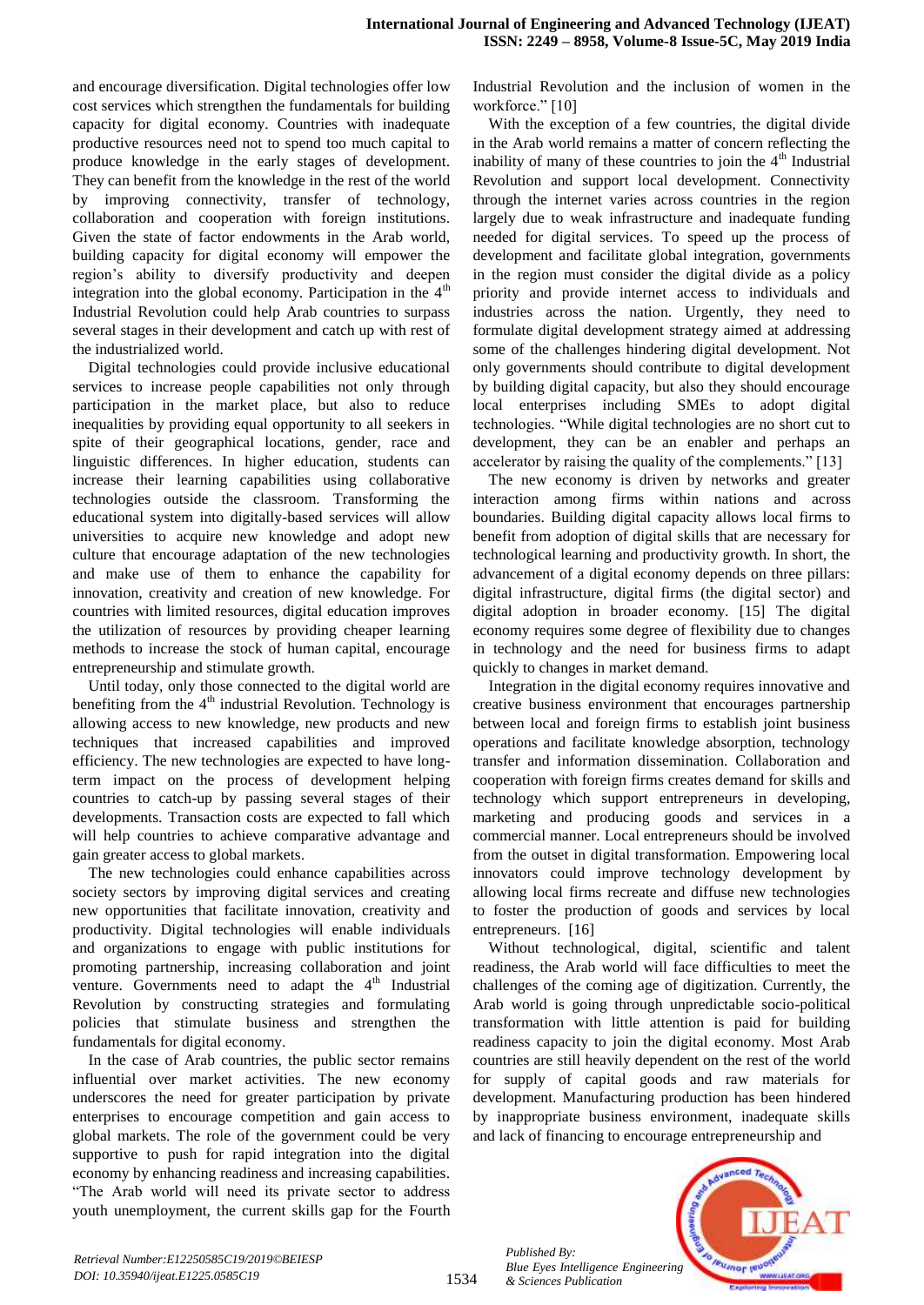enhance economic diversification. Most economies are still producing traditional products with little knowledge contents to support innovation and foster change. Energy production and exports are still among the dominant industries in Arab countries with income earned from these industries account for a large percentage of the country"s GDP.

## **V. BUILDING CAPABILITIES THROUGH EDUCATION**

Education policy needs to be redefined to face the challenges related to changes in digital technologies and the need for greater flexibility to respond to market demand. It represents core components of the digital economy and therefore it should be integrated into the national digital strategy. The new technologies require communication skills, critical thinking and problem solving, creative thinking, leadership skills, technical skills, and collaboration/teamwork skills. In the digital economy, technology can substitute for shortages of qualified people to provide citizens in different locations with services that improve health, education, agricultural production and sustainable development.

The role of education must be designed to build indigenous capabilities that stimulate local linkages and broaden the economy"s capacity to create indigenous knowledge, diffuse innovation and foster economic growth. Building capabilities for development require high quality educational system capable of training students in scientific application and critical thinking to generate new ideas and support innovation. Education increases the stock of human capital which is critical for building indigenous capabilities and diversifying productivity. Shortages of skills and talent hinder technological learning and weaken development efforts to benefit from opportunities offered by the new technologies driving the  $4<sup>th</sup>$  Industrial Revolution.

Local enterprises draw on domestic resources, including skilled labor, to build capabilities for productive capacity and bridge the digital divide. Initiatives by Arab countries must include measures to rethink the educational system to enable local entrepreneurs participate in the digital economy. Across the Arab world, schools are still using outdated curricula producing students unfit for employment in the digital economy. In this regard, the role of universities and research centers is critical for supplying technical, managerial, scientific and digital skills that are necessary for participating in the digital world. A recent survey by the Economist Intelligence Unit found that "onlinecollaboration tools, software that supports individually paced learning and learning-management systems are among the communications technologies most expected to improve academics over the next five years." (17)

Education represents the cornerstone of the new economy driven by digital technologies. The current system for education employed in many countries, including the Arab world, is not adequate enough to prepare the youth for the future labor market. Students are graduating with skills not necessarily sufficient to meet the rapidly changing labor market need for the new economy. "There is an increasing disconnect between the content-driven education model largely developed in the 19th century and today"s rapidly

evolving, skills-based world of work." [18] In other words, these models were based on theories that may not meet the current and future needs of the labor market. The new economy, driven by creativity, innovation and knowledge, require people with soft skills, technical skills, creative thinking, problem solving, team work, digital literacy and time management. Strengthening the fundamentals for digital economy entails flexible educational system capable of training students in technical and scientific subjects relevant to market demand. [19]

Across the Arab world, schools are underfunded and understaffed graduating students lacking to some of the basic scientific and technical knowledge needed to support integration into the digital economy. Large numbers of the school systems are not adequately equipped with well trained teachers, especially in digital technologies, to help students acquire adequate skills for integration into the 4th Industrial Revolution. Digital literacy, internet connectivity, life-long learning and computer-based applications are important components of the new model for education. Continuous training of teachers becomes necessary to enhance the school system delivery and meet the demand for new skills. Arab countries need to restructure the current educational system in line with current and future labor market needs. Integration of the Arab world into the digital economy requires more attention be paid to the quality of higher education in order to increase the stock of human capital and foster productivity. Output of higher education facilities innovation and create linkages that encourage investments from both local enterprises and foreign firms.

Universities can take advantage of the digital technologies and offer online degree programs, in particular for those who live in isolated regions. Arab countries could benefit from such technologies by cutting back on financing educational institutions where poor people and other disadvantaged minorities live. Distance learning could enhance productivity and increase the country"s capabilities to create knowledge and promote innovation. Social networking technologies are helping to build connections with people both locally and globally. Farmers, women, minorities and various other groups can use the new technologies to gain access to information and knowledge needed for supporting local enterprises and driving down the cost of direct contact.

Digital curricula needs to be integrated into the educational system to help students building up their digital skills and increase their readiness for the new technologies. Inclusive curricula must include not only academic courses, but also courses that focus on global languages, computing, internet access and digital library to allow students connected to services provided by virtual university. The availability of these internet-based products encourages students to communicate and exchange ideas aimed at enhancing capabilities and developing self-directed learning. As a consequence, digital skills will be needed to facilitate accesses and gain benefit from e-learning and other online educational services.

*Published By: Blue Eyes Intelligence Engineering & Sciences Publication* 

1535

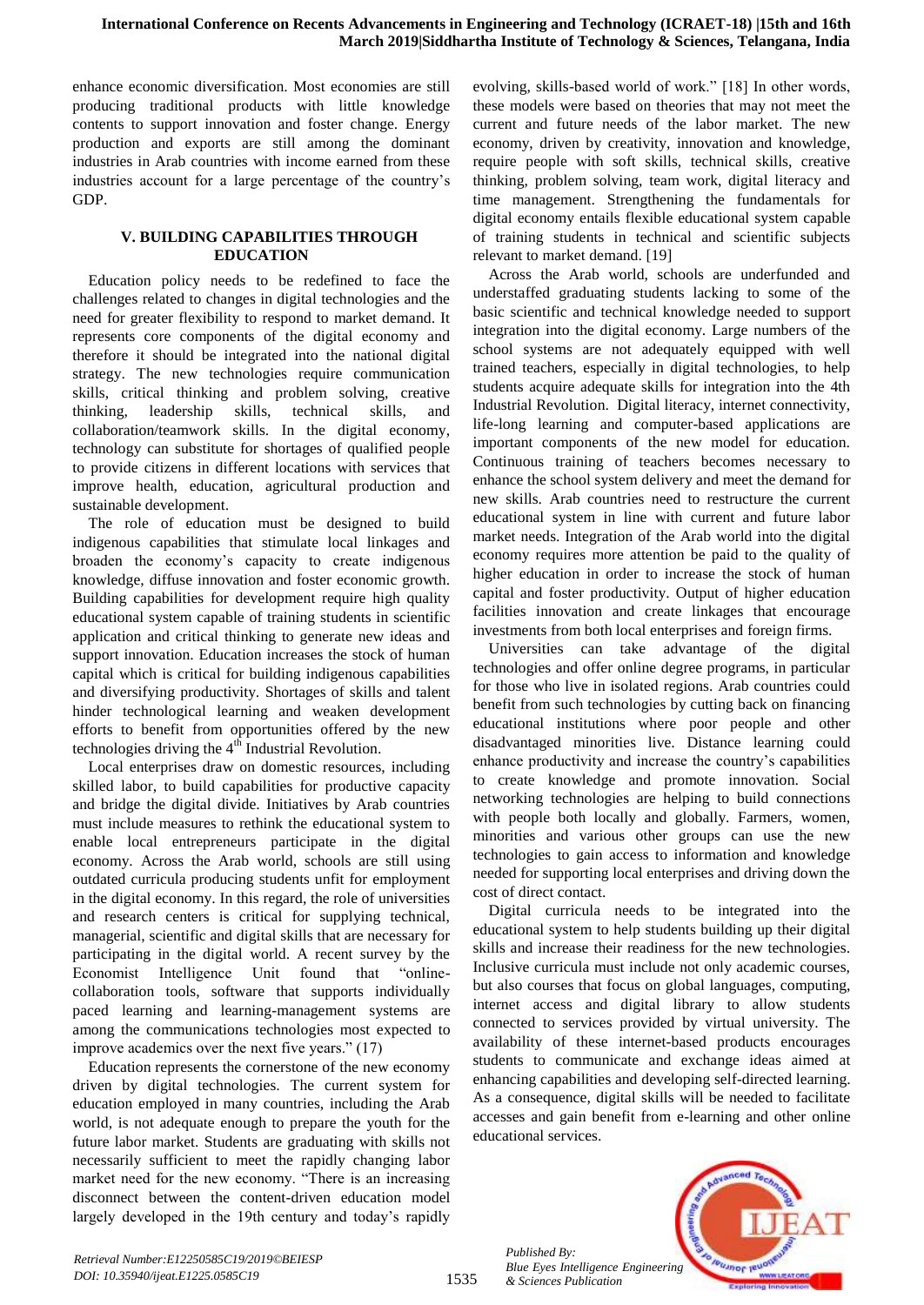Education is critical for digital development, the pillar by which the socio-economic transformation is driven and the social well-being becomes possible. It helps increasing economic productivity, promoting labor market flexibility and strengthening the country competitiveness in the global markets. Education increases the capability of the country to adapt the technologies of the 4th Industrial Revolution and integrate the economy into the 21st century digital society. Digital services stimulate innovation and create linkages that diversify economic productivity and sustain development. In most Arab countries economic diversification remains low to broaden productivity and stimulate economic growth. Integration into the 21st century entails institutional reforms to enhance the country managerial, technical, innovative and human capital capabilities needed to speed up the process of global integration and participate in the new digital economy.

Universities need to establish new programs to help solve problems, encourage critical thinking and facilitate technological learning. Universities in the Arab world need to establish partnership agreements with foreign universities to facilitate knowledge transfer and gain expertise in research, teaching and learning and problem solving. Due to rapid changes in technology, universities need to offer short term courses with a vocational emphasis not only to increase labor market flexibility, but also to prepare students taking advantage of the new opportunities offered by the 4th Industrial Revolution. Higher education becomes essential to increase the stock of human capital as well as to enhance student capabilities conducting research, which is essential for knowledge creation and innovation diffusion.

Increase cooperation and collaboration among universities will require the establishment of networks and data base to allow students in various Arab countries share information and exchange ideas about common problems. Linking universities establishes virtual library system which benefits student, faculty and researchers to gain access to information and acquire references for conducting research and solving problems. With exception of few countries, universities in the Arab world are lacking to adequate physical facilities, teaching materials and library resources to support educational delivery, create incentives and improve the quality of education. Arab countries also need to establish fund for supporting scientific research that include all Arab countries and cover projects across the Arab world to engage students in conducting research and find solutions to common problems. Digital technologies are helping institutions within and across regions to increase communication and share knowledge and information for teaching and learning, research and collaboration. Joint programs and projects among universities, not only reduce costs and improve efficiency, but also bring people together to work closely on projects of the national interest of all countries.

#### **VI. CONCLUSION**

This paper examines the contribution of digitization to economic convergence in the Arab world. Recent literature on the  $4<sup>th</sup>$  Industrial Revolution focuses on new disruptive technologies the impact of which could cause structural unemployment, widen income inequalities and increase

uncertainty about future decisions making. Creativity, innovation and knowledge are among key drivers of the digital economy reflecting the need for advancing the country"s capabilities to increase linkages and diversify productivity. In the digital economy, economic growth is a product of creative thinking, problem solving and innovation which demand highly skilled workforce capable of designing new products and enhancing competitiveness in the global markets. Unlike the previous revolutions, technologies driving the  $4<sup>th</sup>$  Industrial Revolution are to have a major impact on individuals, businesses and governments placing new demand for increasing readiness and responding to the challenges of the  $21<sup>st</sup>$  century.

The Arab world needs to increase capabilities to gain access to global markets and participate in the digital economy. Policy initiatives must focus on diversifying productivity through investments in higher education, ICT infrastructure and e-services to enable the economy taking advantages of the new opportunities offered by the new technologies. Governments in the region must take the lead by introducing institutional reforms and creating sound business environment that encourages both local and foreign firms to participate in development.

The private sector should be given greater role to play in the digital economy and participate in market activities. SMEs contribute to global integration through investments in productive products and creative technologies which increase competitiveness in the global markets. The exportled development model, currently applied in most Arab countries is no longer applicable to meet the challenges of the 21<sup>st</sup> century. Dependence on natural resources makes the economy vulnerable to changes in prices and demand for energy in the global markets. Under such circumstance, economic diversification enhances the economy capabilities to create linkages and sustain growth.

Education is a key driver in the digital economy providing the necessary skills needed not only to meet labor market demand, but also to increase flexibility of the economy. The ability of the economy to adapt to digital technologies and facilitate integration into the global markets will depend on human capabilities to develop new products and invent new methods that encourage entrepreneurship and enhance technological learning. Thus, education must be integrated into the national economic policy to support dynamism and reshape the economic, social, political and cultural environments. Decision makers must think strategically about the disruptive consequences of the digital technologies and propose answers to solve them. Shaping the future must not only be inclusive involving all people, but also empowering them to play greater role in Fourth Industrial Revolution. It is morally incorrect not to increase current capabilities to ensure that the coming generations will enjoy sustainable future.

### **REFERENCES**

1 World Economic Forum, *The Global Competitiveness Report 2018*. Geneva: World Economic Forum; 2018, P. 1, 8



*Published By: Blue Eyes Intelligence Engineering & Sciences Publication*